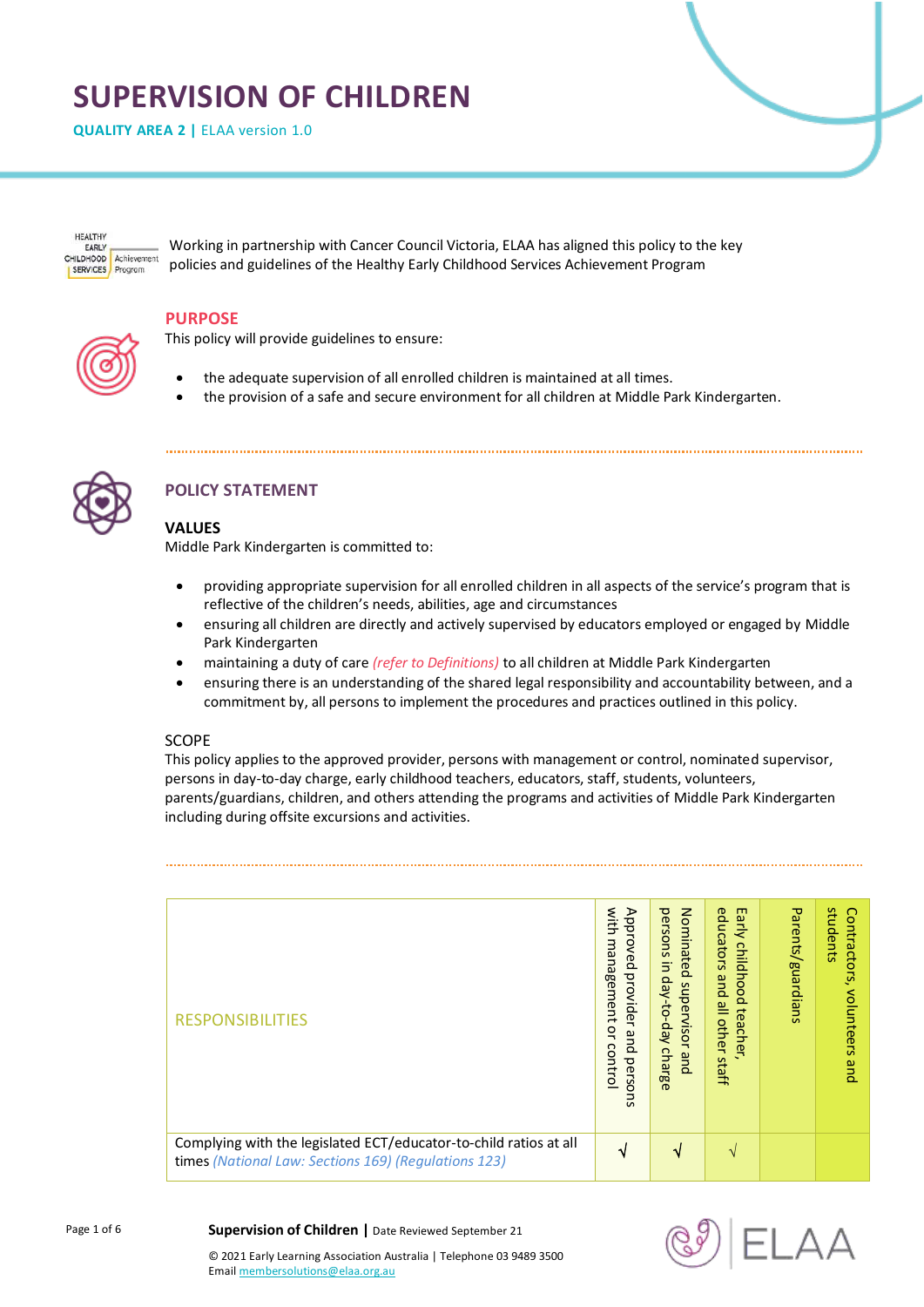| Counting only those educators who are working directly with<br>children at the service in the educator-to-child ratios (Regulation<br>122)                                                                                                                                                                                                                                                              | $\sqrt{}$  | $\sqrt{}$  | $\sqrt{}$ |           |
|---------------------------------------------------------------------------------------------------------------------------------------------------------------------------------------------------------------------------------------------------------------------------------------------------------------------------------------------------------------------------------------------------------|------------|------------|-----------|-----------|
| Keeping a record of ECT/educators working directly with children<br>(Regulation 151)                                                                                                                                                                                                                                                                                                                    | $\sqrt{ }$ | $\sqrt{}$  |           |           |
| Ensuring any educator under the age of 18 is not left to supervise<br>children on their own (Regulation 120)                                                                                                                                                                                                                                                                                            | $\sqrt{}$  | $\sqrt{}$  | $\sqrt{}$ |           |
| Ensuring an unauthorised person is under the direct supervision<br>of an ECT/educator whilst at the service (National Law: Section<br>170(2)                                                                                                                                                                                                                                                            | $\sqrt{ }$ | $\sqrt{}$  | $\sqrt{}$ |           |
| Ensuring, in addition to ratio requirements, that a minimum of<br>two educators are rostered on duty at all times children are in<br>attendance at the service                                                                                                                                                                                                                                          | $\sqrt{ }$ | $\sqrt{}$  | $\sqrt{}$ |           |
| Ensuring that children being educated and cared for by the<br>service are adequately supervised (refer to Definitions) by being<br>in sight and/or hearing of an educator at all times; including<br>during eating, toileting, sleep, rest and transition routines<br>(National Law: Section 165 (1), (2))                                                                                              | V          | $\sqrt{}$  | $\sqrt{}$ |           |
| Considering the design and arrangement of the service<br>environment to support active supervision (Regulation 115). This<br>may be supported by a supervision plan (refer to Attachment 1)                                                                                                                                                                                                             | $\sqrt{}$  | $\sqrt{}$  | $\sqrt{}$ |           |
| Managing potential risk of abuse or harm to each child, including<br>fulfilling duty of care (refer to Definitions) and legal obligations to<br>protect children and prevent any reasonable, foreseeable risk of<br>injury or harm (refer to Child Safe Environment Policy)                                                                                                                             | $\sqrt{}$  | $\sqrt{}$  | √         |           |
| Identifying high-risk activities, including excursions (refer to<br>Excursions and Service Events Policy, Road Safety and Safe<br>Transport Policy and Water Safety Policy), through a risk<br>management process, and implementing strategies to improve<br>children's safety e.g. Considering increasing adult-to-child ratios<br>in line with the identified risks (Regulation 100, 101, 102B, 102C) | √          | $\sqrt{}$  | $\sqrt{}$ |           |
| Ensuring supervision standards are maintained during<br>ECT/educator breaks, including during lunch breaks                                                                                                                                                                                                                                                                                              | $\sqrt{ }$ |            |           |           |
| Providing safe spaces for children, which allow for adequate<br>supervision, and which include safe fall zones, good traffic flow,<br>maintenance of buildings and equipment, and minimising trip<br>hazards                                                                                                                                                                                            | $\sqrt{}$  | $\sqrt{}$  | $\sqrt{}$ |           |
| Implementing induction procedures to inform casual and relief<br>staff about the supervision strategies outlined in this policy                                                                                                                                                                                                                                                                         | $\sqrt{}$  | $\sqrt{ }$ |           | $\sqrt{}$ |
| Notifying the Regulatory Authority (DET) within 24 hours of:                                                                                                                                                                                                                                                                                                                                            |            |            |           |           |
| a serious incident (refer to Definitions) occurring at the<br>service, including when a child appears to be missing or<br>cannot be accounted for (National Law: Section<br>174(2)(a)), (Regulations 176(2)(a)(ii))<br>a complaint alleging that the health, safety or wellbeing<br>of a child has been compromised or that the law has                                                                 | $\sqrt{}$  | $\sqrt{}$  |           |           |
| been breached (National Law: Section 174(2)(b)),<br>(Regulations 175(2)(c), 176(2)(b))                                                                                                                                                                                                                                                                                                                  |            |            |           |           |
| Notifying parents/guardians of a serious incident (refer to<br>Definitions) involving their child as soon as possible, but not                                                                                                                                                                                                                                                                          |            | $\sqrt{}$  | $\sqrt{}$ |           |



Emai[l membersolutions@elaa.org.au](mailto:membersolutions@elaa.org.au)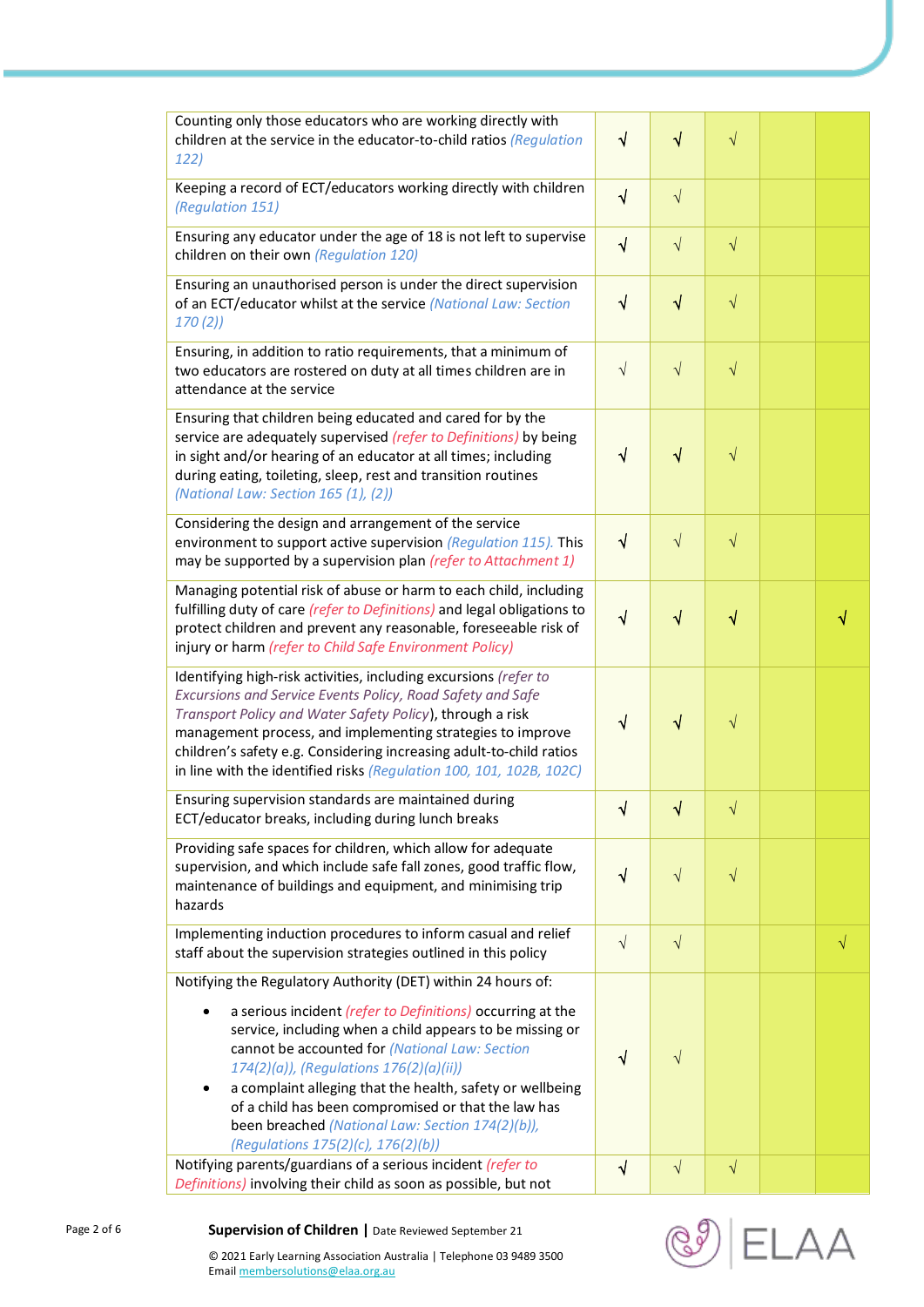| more than 24 hours after the occurrence (Regulation 86, 87<br>(3)(e)                                                                                                                                                                                                                                      |            |            |           |           |           |
|-----------------------------------------------------------------------------------------------------------------------------------------------------------------------------------------------------------------------------------------------------------------------------------------------------------|------------|------------|-----------|-----------|-----------|
| Reporting notifiable incidents (refer to Definitions) to Worksafe<br>Victoria                                                                                                                                                                                                                             |            | $\sqrt{}$  |           |           |           |
| Evaluating supervision procedures regularly                                                                                                                                                                                                                                                               | $\sqrt{ }$ | $\sqrt{}$  | $\sqrt{}$ |           |           |
| Complying with the service's Excursions and Service Events, Road<br>Safety and Safe Transport and Water Safety Policy                                                                                                                                                                                     | $\sqrt{ }$ | $\sqrt{}$  | $\sqrt{}$ | $\sqrt{}$ | $\sqrt{}$ |
| Identifying the potential for the risks of abuse or harm to each<br>child, including fulfilling duty of care (refer to Definitions) and<br>legal obligations to protect children and prevent any reasonable,<br>foreseeable risk of injury or harm                                                        | $\sqrt{}$  | $\sqrt{}$  | $\sqrt{}$ |           |           |
| Providing support to ECT/educators when children with<br>challenging behaviours or additional leads are involved                                                                                                                                                                                          | $\sqrt{ }$ | $\sqrt{ }$ |           |           |           |
| Ensuring that all children are accounted for, including by<br>referring to attendance records (refer to Definitions) at various<br>times throughout the day, e.g. during indoor/outdoor programs                                                                                                          |            | $\sqrt{}$  | $\sqrt{}$ |           |           |
| Adjusting supervision strategies to suit the service environment,<br>educator skills, and age mix, dynamics and size of the group of<br>children being supervised and the activities being undertaken                                                                                                     | $\sqrt{ }$ | $\sqrt{}$  | $\sqrt{}$ |           |           |
| Maintaining a duty of care to children at all times (including<br>when the child is on the premises but not signed into or signed<br>out of the care of the service and the parent/guardian or person<br>delivering or collecting the child is responsible for supervising<br>that child) (Regulation 99) |            | $\sqrt{}$  | $\sqrt{}$ | √         |           |
| Balancing supervision requirements with children's needs for<br>privacy and independence                                                                                                                                                                                                                  |            | $\sqrt{ }$ | $\sqrt{}$ |           |           |
| Communicating with other educators regularly to ensure<br>adequate supervision at all times                                                                                                                                                                                                               |            | $\sqrt{}$  | $\sqrt{}$ |           |           |
| Adhering to the Child Sage Environment Policy                                                                                                                                                                                                                                                             | $\sqrt{}$  | $\sqrt{}$  | $\sqrt{}$ | N         |           |
| Ensuring doors and gates are closed at all times to prevent<br>children from leaving the service unaccompanied or from<br>accessing unsupervised/unsafe areas of the service                                                                                                                              |            |            |           |           |           |
| Deciding when to interrupt and redirect children's play to ensure<br>safety at all times                                                                                                                                                                                                                  |            | $\sqrt{}$  | $\sqrt{}$ |           | $\sqrt{}$ |
| Identifying opportunities to support and extend children's<br>learning while also recognising their need to play without adult<br>intervention                                                                                                                                                            |            | $\sqrt{}$  | $\sqrt{}$ |           |           |
| Conducting daily safety checks of the environment to assess<br>safety and to remove hazards                                                                                                                                                                                                               |            | $\sqrt{}$  | $\sqrt{}$ |           |           |
| Supervising/being aware of children's daily arrival and departure<br>from the service and being aware of the person who has<br>authority to collect the child (refer to Delivery and Collection of<br>Children Policy)                                                                                    |            | $\sqrt{}$  | $\sqrt{}$ | $\sqrt{}$ |           |
| Supervising their own child/ren before signing them into the<br>program and after they have signed them out of the program                                                                                                                                                                                |            |            |           | $\sqrt{}$ |           |

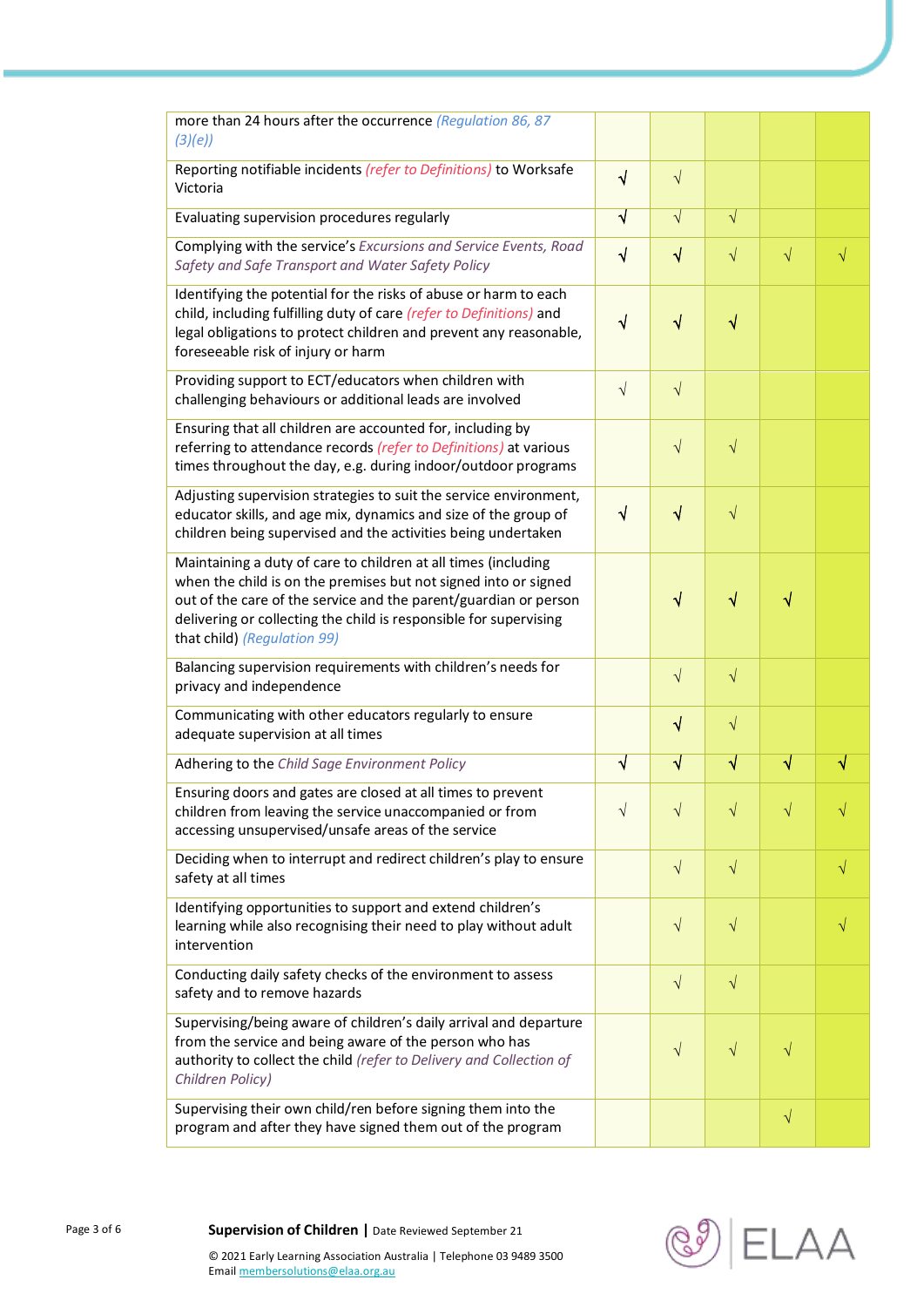| Enabling ECT/educators to supervise children at all times e.g. by<br>making arrangements to speak with educators at a mutually<br>suitable time |  |  |  |  |  |
|-------------------------------------------------------------------------------------------------------------------------------------------------|--|--|--|--|--|
| BOLD tick $\sqrt{}$ indicates legislation requirement                                                                                           |  |  |  |  |  |

## **BACKGROUND AND LEGISLATION**

#### BACKGROUND

Supervision is essential in ensuring that children's safety is protected in the service environment. Children have a right to be protected from potential hazards and dangers posed by products, plants, objects, animals and people in the immediate and wider environment.

Supervision is an integral part of the care and education of children and requires staff members to make ongoing assessments of the child and the activities in which they are engaged; utilising range of skills such as positioning and peripheral vision. Active supervision assists in the development of positive relationships between educators, children and their families, and informs ongoing assessment and future planning. Adequate supervision *(refer to Definitions)* requires teamwork and good communication between educators.

#### LEGISLATION AND STANDARDS

Relevant legislation and standards include but are not limited to:

- Child Safe Standards, Education and Care Services National Law Act 2010
- Education and Care Services National Regulations 2011
- National Quality Standard, Quality Area 2: Children's Health and Safety
- Occupational Health and Safety Act 2004
- Occupational Health and Safety Regulations 2017
- Worker Screening Act 2020
- Worker Screening Regulations 2021 (Vic)

#### The most current amendments to listed legislation can be found at:

- Victorian Legislation Victorian Law Today: [www.legislation.vic.gov.au](http://www.legislation.vic.gov.au/)
	- Commonwealth Legislation Federal Register of Legislation: [www.legislation.gov.au](http://www.legislation.gov.au/)



#### **DEFINITIONS**

The terms defined in this section relate specifically to this policy. For regularly used terms e.g. Approved provider, Nominated supervisor, Notifiable complaints, Serious incidents, Duty of care, etc. refer to the *Definitions* file of the PolicyWorks catalogue. 



## **SOURCES AND RELATED POLICIES**

## SOURCES

- Kidsafe[: www.kidsafe.com.au](http://www.kidsafe.com.au/)
- The Royal Children's Hospital Community Information team (formerly Safety Centre) provides information on safety promotion and injury prevention: [www.rch.org.au.](https://www.rch.org.au/home/)
- WorkSafe Victoria[: www.worksafe.vic.gov.au](http://www.worksafe.vic.gov.au/)

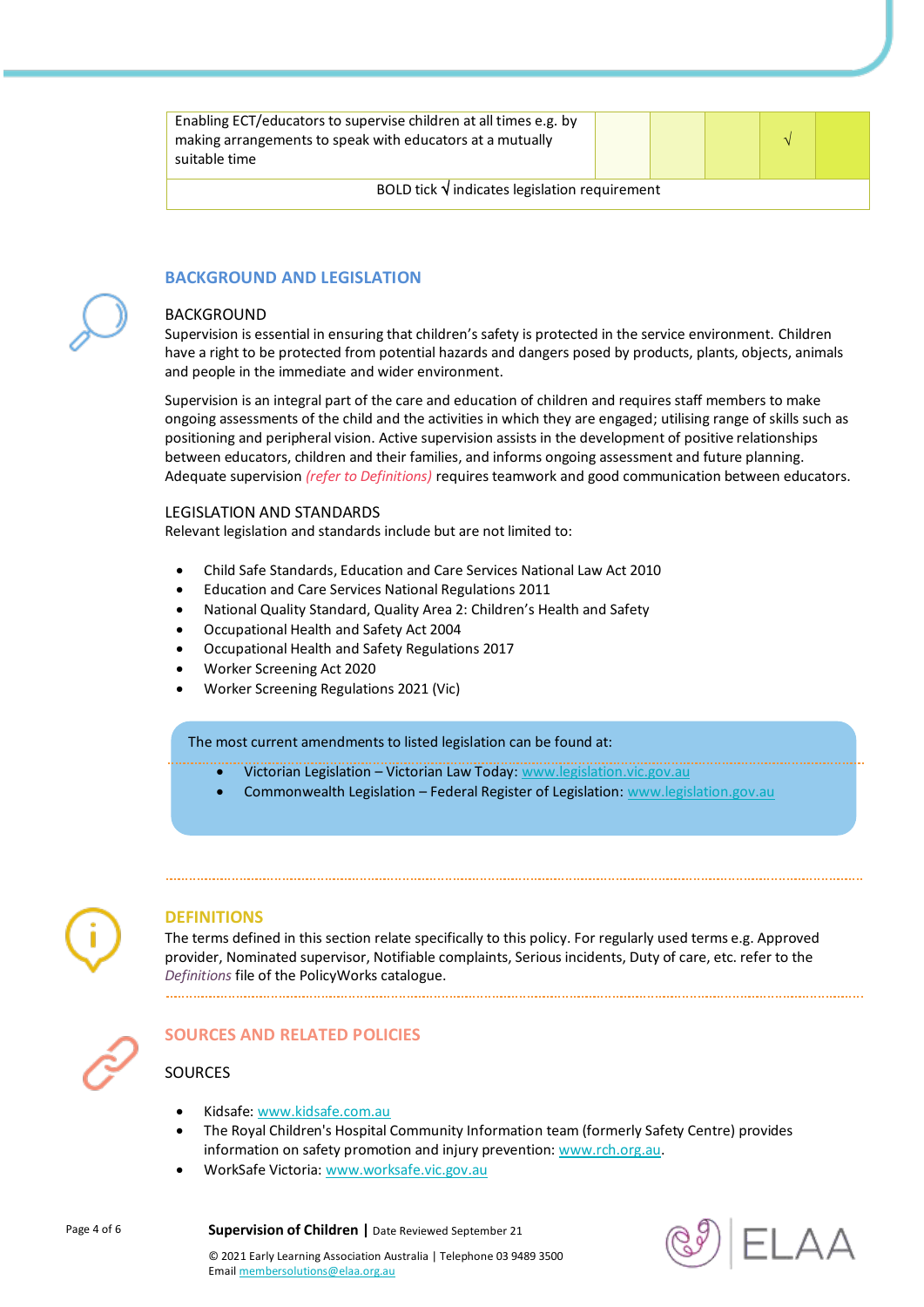- Guide to the National Quality Framework (ACECQA)[: http://acecqa.gov.au/](http://acecqa.gov.au/)
- Guide to the Education and Care Services National Law 2010 and the Education and Care Services National Regulations 2011 (ACECQA):<http://acecqa.gov.au/>

## RELATED POLICIES

- Administration of First Aid
- Child Safe Environment
- Complaints and Grievances
- Dealing with Medical Conditions
- Delivery and Collection of Children
- Excursions and Service Events
- Incident, Injury, Trauma and Illness
- Interactions with Children
- Occupational Health and Safety
- Relaxation and Sleep
- Road Safety and Safe Transport
- **Staffing**
- Tobacco Alcohol and other Drugs
- Water Safety

## **EVALUATION**

In order to assess whether the values and purposes of the policy have been achieved, the approved provider will:

- regularly seek feedback from everyone affected by the policy regarding its effectiveness
- record and monitor complaints and incidents in relation to the supervision of children and amend the policy and procedures as required
- keep the policy up to date with current legislation, research, policy and best practice
- revise the policy and procedures as part of the service's policy review cycle, or as required
- notifying all stakeholders affected by this policy at least 14 days before making any significant changes to this policy or its procedures, unless a lesser period is necessary due to risk.



## **ATTACHMENTS**

Attachment 1: Supervision risk management template



## **AUTHORISATION**

This policy was adopted by the approved provider of Middle Park Kindergarten in September 2021.

**REVIEW DATE:** September 2023